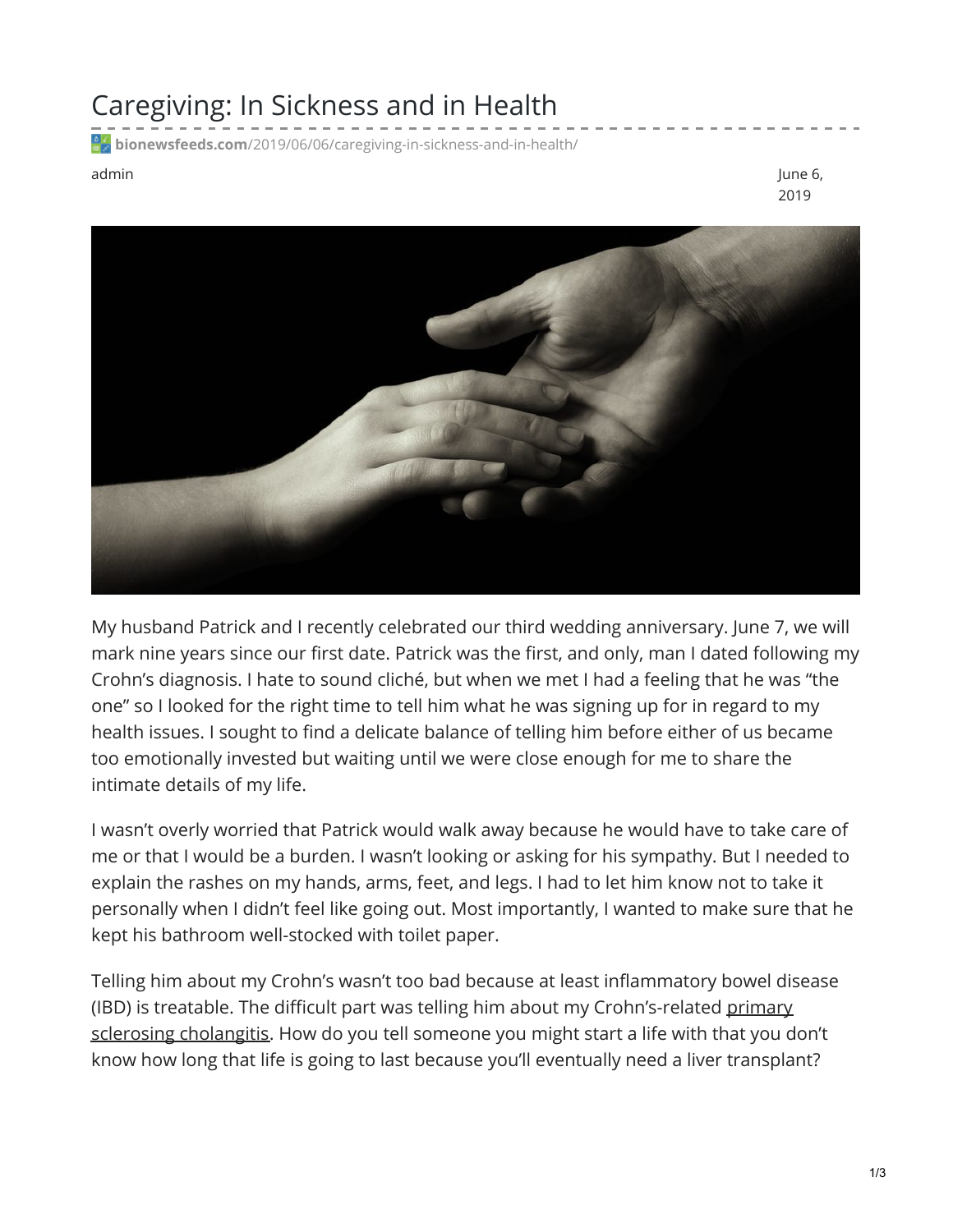I don't remember when or how we first discussed my health issues. I may have been running a fever one weekend and told Patrick about an upcoming doctor's appointment. When I asked him what he remembered about learning that I was chronically ill, he said, "It was very sad. I was quite concerned because of the seriousness of your disease."

Patrick's job as a caregiver is relatively easy — for lack of a better word. Because I'm a control freak, I don't often ask for his help because I'm very particular about the way things are done. I only need him to accompany me to doctors' appointments when I'm not allowed to drive. So I'm often the one who explains my disease and treatments to him, which sometimes makes it difficult for him to be a proactive participant in my care.

"There may be things that I'm not aware of that I need to do because I don't have a lot of experience in caregiving," Patrick said. "But I'm very happy that you have outstanding medical guidance."



Patrick and me in my hospital room a week after my liver transplant in 2017. (Photo by Patrick Olson)